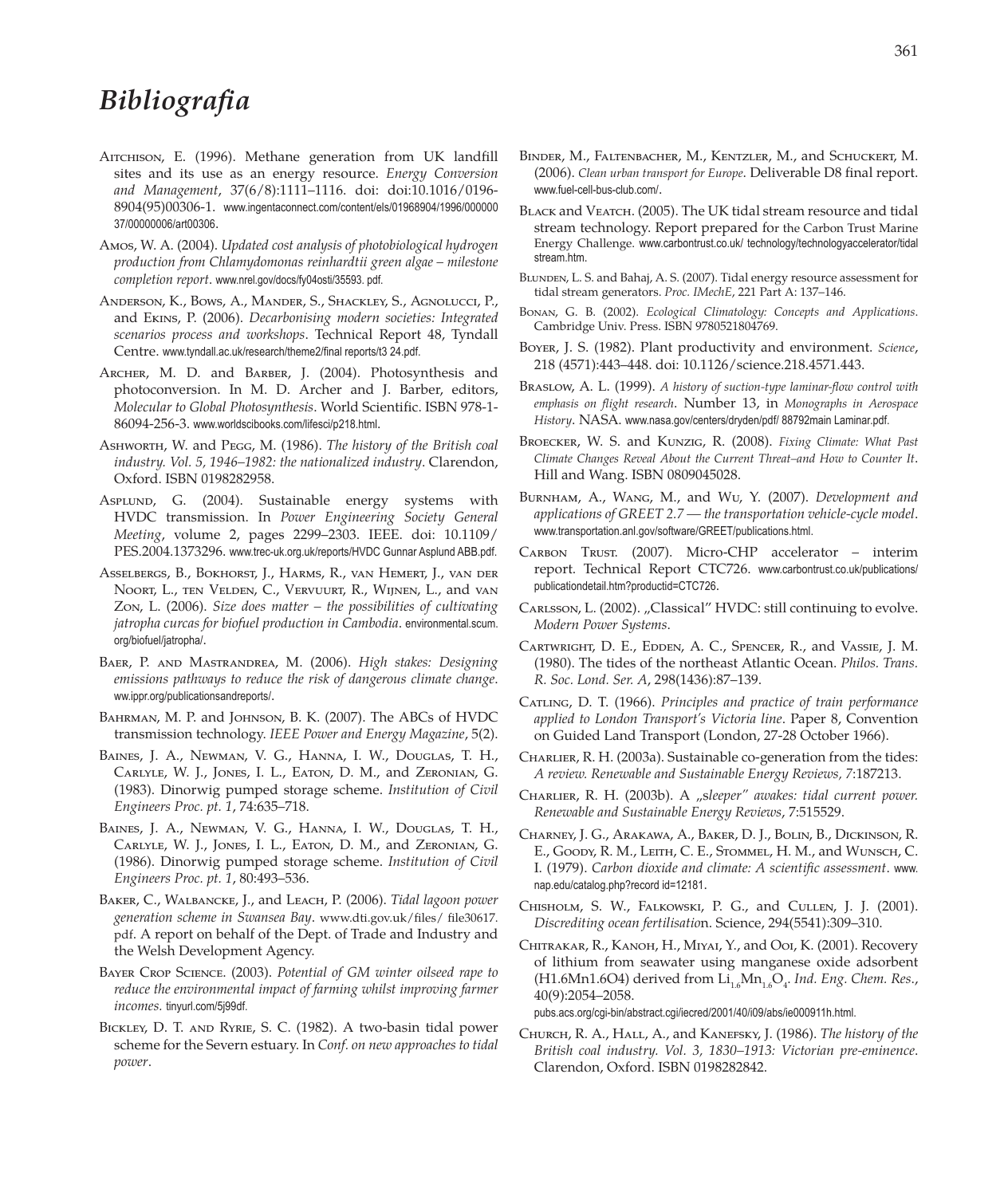- Cohen, B. L. (1983). Breeder reactors: A renewable energy source. *American Journal of Physics*, 51(1):75–76. sustainablenuclear.org/ PADs/pad11983cohen.pdf.
- Coley, D. (2001). Emission factors for walking and cycling. www. centres.ex.ac.uk/cee/publications/reports/91.html.
- COMMITTEE ON RADIOACTIVE WASTE MANAGEMENT. (2006). *Managing our radioactive waste safely*. www.corwm.org.uk/ Pages/ Current%20Publications/700%20-%20CoRWM%20July%202006% 20Recommendations%20to%20Government.pdf.
- CUTE. (2006). *Clean urban transport for Europe. detailed summary of achievements*. www.fuel-cell-bus-club.com/.
- David, J. and HERZOG, H. (2000). *The cost of carbon capture*. sequestration.mit.edu/pdf/David and Herzog.pdf. Presented at the Fifth International Conf. on Greenhouse Gas Control Technologies, Cairns, Australia, August 13 - August 16 (2000).
- Davidson, E. A. and JANSSENS, I. A. (2006). Temperature sensitivity of soil carbon decomposition and feedbacks to climatechange. *Nature*, 440:165–173. doi: doi:10.1038/nature04514. www.nature. com/nature/journal/v440/n7081/full/nature04514.html.
- Deffeyes, K. S. and MacGregor, I. D. (1980). World uranium resources. *Scientific American*, pages 66–76.
- Denholm, P., Kulcinski, G. L., and Holloway, T. (2005). Emissions and energy efficiency assessment of baseload wind energy systems. *Environ Sci Technol*, 39(6):1903–1911. ISSN 0013-936X. www.ncbi.nlm.nih.gov/entrez/query.fcgi?cmd=Retrieve&db=pubmed&dopt= Abstract&list uids=15819254.
- Denison, R. A. (1997). Life-cycle assessment for paper products. In E. Ellwood, J. Antle, G. Eyring, and P. Schulze, editors, *Wood inOur Future: The Role of Life-Cycle Analysis: Proc. a Symposium*. National Academy Press. ISBN 0309057450. books.nap.edu/ openbook. php?record id=5734.
- Dennis, C. (2006). Solar energy: Radiation nation. Nature, 443:23 –24. doi: 10.1038/443023a.
- Dept. for Transport. (2007). *Transport statistics Great Britain*. www. dft.gov.uk/pgr/statistics/datatablespublications/tsgb/.
- Dept. of Defense. (2008). *More fight less fuel*. Report of the Defense Science Board Task Force on DoD Energy Strategy.
- Dept. of Trade and Industry. (2004). *DTI Atlas of UK marine renewable energy resources*. www.offshore-sea.org.uk/.
- Dept. of Trade and Industry. (2002a). *Energy consumption in the United Kingdom*. www.berr.gov.uk/files/file11250.pdf.
- Dept. of Trade and Industry. (2002b). Future offshore. www.berr. gov.uk/files/file22791.pdf.
- DEPT. OF TRADE AND INDUSTRY. (2007). *Impact of banding the renewables obligation – costs of electricity production*. www.berr.gov. uk/files/file39038.pdf.
- Dessler, A. E. and Parson, E. A. (2006). *The Science and Politics of Global Climate Change – A Guide to the Debate*. Cambridge Univ. Press, Cambridge. ISBN 9780521539418.
- di Prampero, P. E., Cortili, G., Mognoni, P., and Saibene, F. (1979). Equation of motion of a cyclist. *J. Appl. Physiology*, 47:201–206. jap.physiology.org/cgi/content/abstract/47/1/201.
- Diamond, J. (2004). Collapse: *How Societies Choose to Fail or Succeed.Penguin*.
- E4tech. (2007). *A review of the UK innovation system for low carbon road transport technologies*. www.dft.gov.uk/pgr/scienceresearch/ technology/lctis/e4techlcpdf.
- ECKHARTT, D. (1995). Nuclear fuels for low-beta fusion reactors: Lithium resources revisited. *Journal of Fusion Energy*, 14(4):329– 341. ISSN 0164-0313 (Print) 1572-9591 (Online). doi: 10.1007/ BF02214511. www.springerlink.com/content/35470543rj8t2gk1/.
- EDDINGTON, R. (2006). Transport's role *in sustaining* the UK's productivity and competitiveness.
- EDEN, R. and BENDING, R. (1985). *Gas/electricity competition in the UK*. Technical Report 85/6, Cambridge Energy Research Group, Cambridge.
- Elliott, D. L., Wendell, L. L., and Gower, G. L. (1991). *An assessment of windy land area and wind energy potential in the contiguous United States*. www.osti.gov/energycitations/servlets/ purl/5252760-ccuOpk/.
- Energy for Sustainable Development Ltd. (2003). *English partnerships sustainable energy review*. www.englishpartnerships.co.uk.
- ERDINCLER, A. U. and VESILIND, P. A. (1993). Energy recovery from mixed waste paper. *Waste Management & Research*, 11(6):507 –513. doi: 10.1177/0734242X9301100605.
- Etheridge, D., Steele, L., Langenfelds, R., Francey, R., Barnola, J.-M., and Morgan, V. (1998). Historical CO2 records from the Law Dome DE08, DE08-2, and DSS ice cores. In Trends: *A Compendium of Data on Global Change*. Carbon Dioxide Information Analysis Center, Oak Ridge National Laboratory, US Dept. of Energy,Oak Ridge, Tenn., USA. cdiac.ornl.gov/trends/ co2/lawdome.html.
- European Commission. (2007). Concentrating solar power from research to implementation. www.solarpaces.org/Library/library. htm.
- Evans, D. G. (2007). *Liquid transport biofuels technology status report*. www.nnfcc.co.uk/.
- Evans, R. K. (2008). *An abundance of lithium*. www.worldlithium.com.
- Faber, T. E. (1995). *Fluid dynamics for physicists*. Cambridge Univ. Press, Cambridge.
- Faiman, D., Raviv, D., and Rosenstreich, R. (2007). Using solar energy to arrest the increasing rate of fossil-fuel consumption: The southwestern states of the USA as case studies. *Energy Policy*, 35: 567576
- Fies, B., Peterson, T., and Powicki, C. (2007). S*olar photovoltaics – expanding electric generation options*. mydocs.epri.com/docs/ SEIG/1016279 Photovoltaic White Paper 1207.pdf.
- Fisher, K., Wall´en, E., Laenen, P. P., and Collins, M. (2006). *Battery waste management life cycle assessment.* www.defra.gov.uk/ environment/waste/topics/batteries/pdf/erm-lcareport0610.pdf.
- Flather, R. A. (1976). *A tidal model of the north-west European continental shelf.* Memoires Société Royale des Sciences de Liège, 10(6):141–164.
- Flinn, M. W. and Stoker, D. (1984). *The history of the British coal industry.* Vol. 2, 1700–1830: The Industrial Revolution. Clarendon, Oxford. ISBN 0198282834.
- FRANCIS, G., EDINGER, R., and BECKER, K. (2005). A concept for simultaneous wasteland reclamation, fuel production, and socioeconomic development in degraded areas in India: Need, potential and perspectives of Jatropha plantations.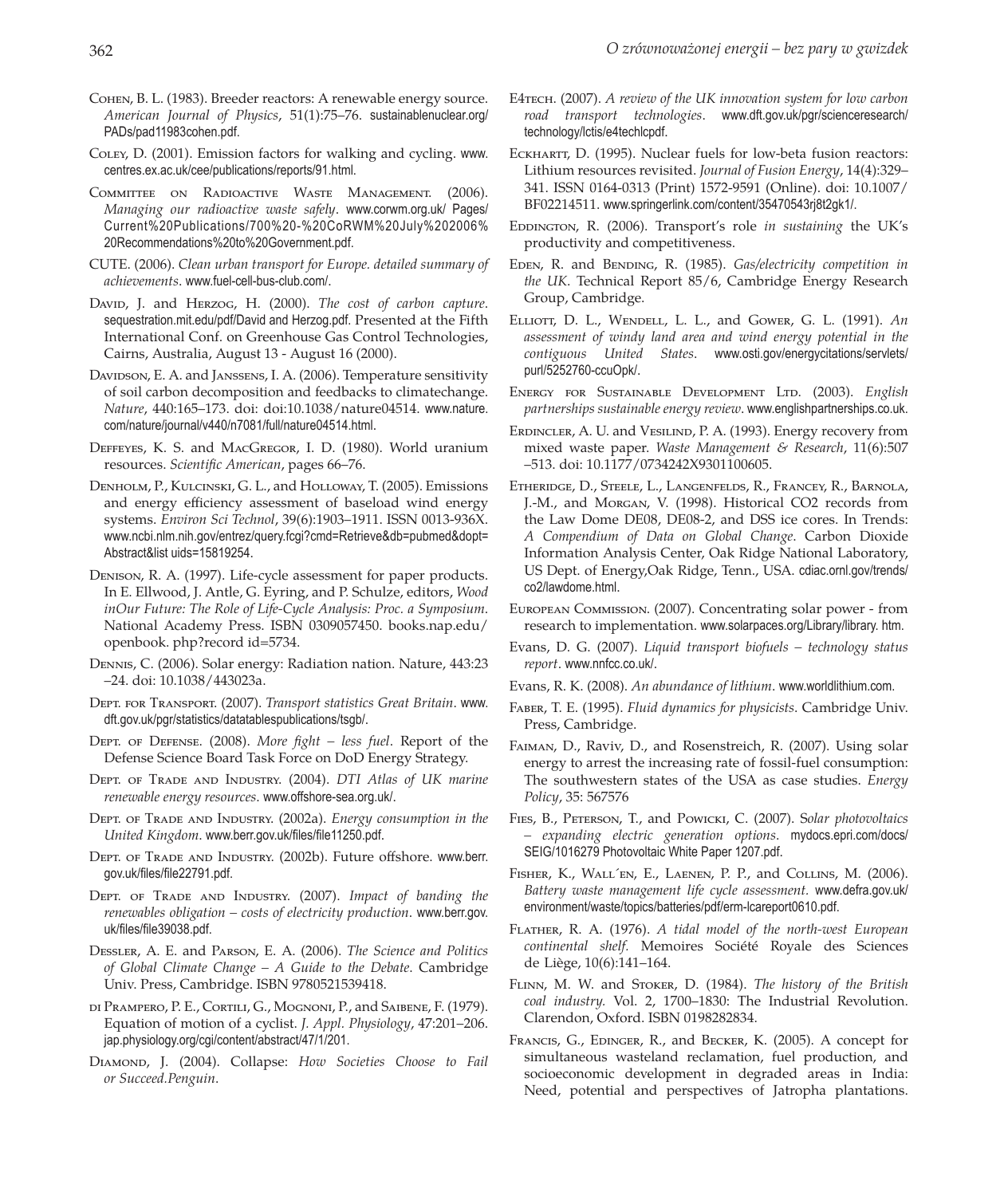*Natural Resources Forum*, 29(1):12–24. doi: 10.1111/j.1477- 8947.2005.00109.x.

- Franklin, J. (2007). *Principles of cycle planning*. www.cyclenetwork. org. uk/papers/071119principles.pdf.
- Freeston, D. H. (1996). *Direct uses of geothermal energy 1995*. geoheat.oit.edu/bulletin/bull17-1/art1.pdf.
- Gabrielli, G. and von K´arm´an, T. (1950). What price speed? *Mechanical Engineering*, 72(10).
- GARRETT, C. and CUMMINS, P. (2005). The power potential of tidal currents in channels. *Proc. Royal Society A*, 461(2060):2563 –2572. dx.doi.org/10.1098/rspa.2005.1494.
- GARRETT, C. and CUMMINS, P. (2007). The efficiency of a turbine in a tidal channel. *J Fluid Mech*, 588:243–251. journals.cambridge. org/production/action/cjoGetFulltext?fulltextid=1346064.
- GELLINGS, C. W. and PARMENTER, K. E. (2004). Energy efficiency in fertilizer production and use. In C. W. Gellings and K. Blok, editors, *Efficient Use and Conservation of Energy, Encyclopedia of Life Support Systems*. Eolss Publishers, Oxford, UK. www.eolss.net.
- German Aerospace Center (DLR) Institute of Technical Thermodynamics Section Systems Analysis and Technology Assessment. (2006). *Concentrating solar power for the Mediterranean region*. www.dlr.de/tt/med-csp. Study commissioned by Federal Ministry for the Environment, Nature Conservation and Nuclear Safety, Germany.
- Goodstein, D. (2004). *Out of Gas*. W. W. Norton and Company, New York. ISBN 0393058573.
- Green, J. E. (2006). Civil aviation and the environment the next frontier for the aerodynamicist. *Aeronautical Journal*, 110(1110): 469–486.
- Grubb, M. and Newbery, D. (2008). Pricing carbon for electricity generation: national and international dimensions. In M. Grubb, T. Jamasb, and M. G. Pollitt, editors, *Delivering a Low Carbon Electricity System: Technologies, Economics and Policy*. Cambridge Univ. Press, Cambridge.
- Gummer, J., Goldsmith, Z., Peck, J., Eggar, T., Hurd, N., Miraj, A., Norris, S., Northcote, B., Oliver, T., Strong, D., Twitchen, K., and Wilkie, K. (2007). *Blueprint for a green economy*. www. qualityoflifechallenge.com.
- Halkema, J. A. (2006). *Wind energy: Facts and fiction*. www. countryguardian.net/halkema-windenergyfactfiction.pdf.
- HAMMOND, G. and JONES, C. (2006). *Inventory of carbon & energy* (ICE). www.bath.ac.uk/mech-eng/sert/embodied/. version 1.5a Beta.
- Hammons, T. J. (1993). *Tidal power*. Proc. IEEE, 8(3):419–433.
- HANSEN, J., SATO, M., KHARECHA, P., RUSSELL, G., LEA, D., and SIDDALL, M. (2007). Climate change and trace gases. *Phil. Trans. Royal. Soc. A*, 365:1925–1954. doi: 10.1098/rsta.2007.2052. pubs. giss.nasa.gov/abstracts/2007/Hansen etal 2.html.
- Hastings, R. and Wall, M. (2006). *Sustainable Solar Housing: Strategies And Solutions*. Earthscan. ISBN 1844073254.
- Hatcher, J. (1993). *The History of the British Coal Industry: Towardsthe Age of Coal: Before 1700 Vol 1*. Clarendon Press.
- HEATON, E., VOIGT, T., and LONG, S. (2004). A quantitative reviewcomparing the yields of two candidate C4 perennial biomass cropsin relation to nitrogen, temperature, and water. *Biomass and Bioenergy*, 27:21–30.
- HELM, D., SMALE, R., and PHILLIPS, J. (2007). Too good to betrue? *The UK's climate change record*. www.dieterhelm.co.uk/publications/ Carbon record 2007.pdf.
- HELWEG-LARSEN, T. and BULL, J. (2007). Zero carbon Britain – nalternative energy strategy. zerocarbonbritain.com/.
- HERRING, J. (2004). Uranium and thorium resource assessment. In C. J. Cleveland, editor, *Encyclopedia of Energy*. Boston Univ., Boston, USA. ISBN 0-12-176480-X.
- Herzog, H. (2003). *Assessing the feasibility of capturing co2 from the air*. web.mit.edu/coal/working folder/pdfs/Air Capture Feasibility.pdf.
- Herzog, H. (2001). What future for carbon capture and sequestration? *Environmental Science and Technology*, 35:148A–153A. sequestration. mit.edu/.
- Hird, V., Emerson, C., Noble, E., Longfield, J., Williams, V., Goetz, D., Hoskins, R., Paxton, A., and Dupee, G. (1999). *Still on the road to ruin? An assessment of the debate over the unnecessary transport of food, five years on from the food miles report.*
- Hodgson, P. (1999). *Nuclear Power*, *Energy and the Environment*. Imperial College Press.
- HOPFIELD, J. J. and GOLLUB, J. (1978). Introduction to solar energy. www.inference.phy.cam.ac.uk/sustainable/solar/HopfieldGollub78/scan. html.
- Horie, H., Tanjo, Y., Miyamoto, T., and Koga, Y. (1997). Development of a lithium-ion battery pack system for EV. *JSAE Review*, 18 (3):295–300.
- HPTCJ. (2007). *Heat pumps: Long awaited way out of the global warming*. www.hptcj.or.jp/about e/contribution/index.html.
- Indermuhle, A., Stocker, T., Joos, F., Fischer, H., Smith, H., Wahlen, M., Deck, B., Mastroianni, D., Tschumi, J., Blunier, T., Meyer, R., and Stauffer, B. (1999). Holocene carbon-cycle dynamics based on CO2 trapped in ice at Taylor Dome, Antarctica. *Nature*, 398:121–126
- International Energy Agency. (2001). *Things that go blip in the night – standby power and how to limit it*. www.iea.org/textbase/ nppdf/ free/2000/blipinthenight01.pdf.
- Jackson, P. and Kershaw, S. (1996). Reducing long term methane emissions resulting from coal mining. *Energy Conversion and Management*, 37(6-8):801–806. doi: 10.1016/0196-8904(95)00259-6.
- Jevons, W. S. (1866). T*he Coal Question; An Inquiry concerning the Progress of the Nation, and the Probable Exhaustion of our Coal-mines*. Macmillan and Co., London, second edition. oll. libertyfund.org/.
- Jones, I. S. F. (2008). *The production of additional marine protein by nitrogen nourishmen*t. www.oceannourishment.com/files/Jc08.pdf.
- Jones, P. M. S. (1984). *Statistics and nuclear energy. The Statistician, 33(1):91–102. www.jstor.org/pss/29877*17.
- JUDD, B., HARRISON, D. P., and JONES, I. S. F. (2008). Engineering ocean nourishment. *In World Congress on Engineering WCE 2008*, pages 1315–1319. IAENG. ISBN 978-988-98671-9-5.
- Juniper, T. (2007). *How Many Lightbulbs does it take To Change a Planet*? Quercus, London.
- Kammen, D. M. and Hassenzahl, D. M. (1999). *Should We Risk It? Exploring Environmental, Health, and Technological Problem Solving*. Princeton Univ. Press.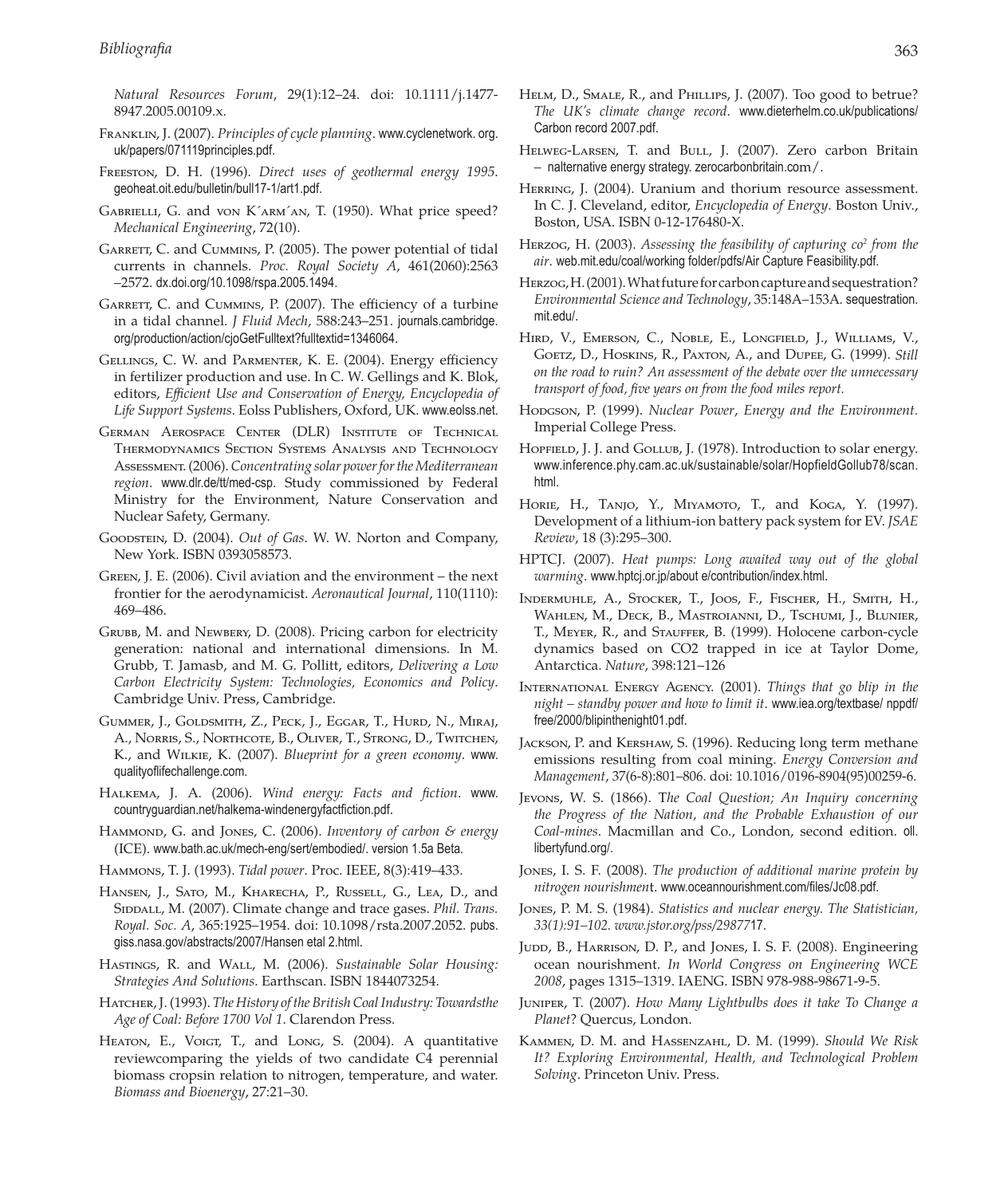- Kaneko, T., Shimada,M., Kujiraoka, S., and Kojima, T. (2004). Easymaintenance and environmentally-friendly train traction system. *Hitachi Review*, 53(1):15–19. www.hitachi.com/ICSFiles/afieldfile/ 2004/05/25/r2004 01 103.pdf.
- KEELING, C. and WHORF, T. (2005). Atmospheric CO2 records from sites in the SIO air sampling network. In T*rends: A Compendium of Data on Global Change*. Carbon Dioxide Information Analysis Center, Oak Ridge National Laboratory, US Dept. of Energy, Oak Ridge, Tenn., USA.
- KEITH, D. W., HA-DUONG, M., and STOLAROFF, J. K. (2005). Climate strategy with  $CO_2$  capture *from the air. Climatic Change*. doi: 10.1007/s10584-005-9026-x.

www.ucalgary.ca/~keith/papers/51.Keith.2005. ClimateStratWithAirCapture.e.pdf.

- King, J. (2007). *The King review of low-carbon cars. Part I: the potential for CO2 reduction*. hm-treasury.gov.uk/king.
- King, J. (2008). *The King review of low-carbon cars. Part II: recommendations for action*. hm-treasury.gov.uk/king.
- Koomey, J. G. (2007). *Estimating total power consumption by servers in the US and the world*.

blogs.business2.com/greenwombat/files/serverpowerusecomplete-v3.pdf.

- Kowalik, Z. (2004). Tide distribution and tapping into tidal energy. *Oceanologia*, 46(3):291–331.
- Kuehr, R. (2003). *Computers and the Environment: Understanding and Managing their Impacts (Eco-Efficiency in Industry and Science)*. Springer. ISBN 1402016808.
- Lackner, K. S., Grimes, P., and Ziock, H.-J. (2001). Capturing carbon dioxide from air. www.netl.doe.gov/publications/proceedings/ 01/carbon seq/7b1.pdf. Presented at First National Conf. on Carbon Sequestration, Washington DC.
- Lawson, B. (1996). Building materials, energy and the environment: Towards ecologically sustainable development. Layzell, D. B., Stephen, J., and Wood, S. M. (2006). *Exploring the potential for biomass power in Ontario*.

www.biocap.ca/files/ Ont bioenergy OPA Feb23 final.pdf.

- Le QuÉrÉ, C., RÖdenbeck, C., Buitenhuis, E., Conway, T. J., Langenfelds, R., Gomez, A., Labuschagne, C., Ramonet, M., Nakazawa, T., Metzl, N., Gillett, N., and Heimann, M. (2007). Saturation of the southern ocean  $\mathrm{CO}_2$  sink due to recent climate change. *Science*, 316:1735–1738. doi: 10.1126/science.1136188. lgmacweb.env.uea.ac.uk/e415/publications.html.
- Lemofouet-Gatsi, S. (2006). *Investigation and optimisation of hybrid electricity storage systems based on compressed air and supercapacitors*. PhD thesis, EPFL. library.epfl.ch/theses/?nr=3628.
- Lemofouet-Gatsi, S. and Rufer, A. (2005). *Hybrid energy systems based on compressed air and supercapacitors with maximum efficiency point tracking*. leiwww.epfl.ch/publications/lemofouet rufer epe 05.pdf.
- Lomborg, B. (2001). *The skeptical environmentalist: measuring the real state of the world*. Cambridge Univ. Press, Cambridge. ISBN 0-521-80447-7.
- Mabee, W. E., Saddler, J. N., Nielsen, C., Henrik, L., and Steen Jensen, E. (2006). *Renewable-based fuels for transport*. www.risoe.dk/ rispubl/Energy-report5/ris-r-1557\_49-52.pdf. Riso Energy Report 5.
- MacDonald, J. M. (2008). The economic organization of US broiler production. www.ers.usda.gov/Publications/EIB38/EIB38.pdf.

Economic Information Bulletin No. 38. Economic Research Service, US Dept. of Agriculture.

- MacDonald, P., Stedman, A., and Symons, G. (1992). The UK geothermal hot dry rock R&D programme. In Seventeenth *Workshop on Geothermal Reservoir Engineering*.
- MacKay, D. J. C. (2007a). *Enhancing electrical supply by pumped storage in tidal lagoons*. www.inference.phy.cam.ac.uk/mackay/abstracts/ Lagoons.html.
- MacKay, D. J. C. (2007b). *Under-estimation of the UK tidal resource*. www.inference.phy.cam.ac.uk/mackay/abstracts/TideEstimate.html.
- MacLeay, I., Harris, K., and Michaels, C. (2007). *Digest of United Kingdom energy statistics 2007*. www.berr.gov.uk.
- Malanima, P. (2006). Energy crisis and growth 1650–1850: the Europeandeviation in a comparative perspective. J*ournal of Global History*, 1:101–121. doi: 10.1017/S1740022806000064.
- MARLAND, G., BODEN, T., and ANDRES, R. J. (2007). Global, regional, and national CO<sub>2</sub> emissions. In Trends: A Compendium of Data *on Global Change*. Carbon Dioxide Information Analysis Center, OakRidge National Laboratory, US Dept. of Energy, Oak Ridge, Tenn., USA. cdiac.ornl.gov/trends/emis/tre glob.htm.
- Massachusetts Institute of Technology. (2006). *The future of geothermal energy*.

geothermal.inel.gov/publications/future of geothermal energy.pdf.

- McBride, J. P., Moore, R. E., Witherspoon, J. P., and Blanco, R. E. (1978). Radiological impact of airborne effluents of coal and nu clear plants. *Science*, 202(4372):1045–1050. doi: 10.1126/ science. 202.4372.1045.
- MEADOWS, M. (1996). Estimating landfill methane emissions. *Energy Conversion and Management*, 37(6-8):1099–1104. doi: 10.1016/0196-8904(95)00304-5. B. Metz, O. Davidson, H. de Coninck, M. Loos, and L. Meyer, editors. (2005). *Special Report on Carbon Dioxide Capture and Storage*. Cambridge Univ. Press, Cambridge. ISBN 978-0-521-68551-1. www.ipcc.ch/ipccreports/srccs. htm.
- Mills, D. R. and Li Èvre, P. L. (2004). *Competitive solar electricity*. www.ausra.com/pdfs/Paper CompetitiveSolarElectricity.pdf.
- Mills, D. R. and Morgan, R. G. (2008). *Solar thermal electricity as the primary replacement for coal and oil in US generation andtransportation*. www.ausra.com/technology/reports.html.
- MILLS, D. R. and Morrison, G. L. (2000). Compact Linear FresnelReflector solar thermal powerplants. *Solar Energy*, 68(3):263–283. doi: 10.1016/S0038-092X(99)00068-7.
- Mills, D. R., Le Li `evre, P., and Morrison, G. L. (2004). *First results from Compact Linear Fresnel Reflector installation*. solarheatpower.veritel.com.au/MILLS CLFR ANZSES FINAL.pdf.
- Mindl, P. (2003). Hybrid drive super-capacitor energy storage calculation. www3.fs.cvut.cz/web/fileadmin/documents/12241-BOZEK/ publikace/2003/Supcap6 EDPE.pdf.
- MoLLISON, D. (1986). Wave climate and the wave power resource. In D. Evans and A. de O. Falcao, editors, *Hydrodynamicof Ocean Wave-Energy Utilization*, pages 133–156, Berlin. Springer. www. ma.hw.ac.uk/~denis/wave.html.
- Mollison, D. (1991). The UK wave power resource. In *Wave Energy (Institution of Mechanical Engineers – Seminar)*, pages 1–6. John Wiley & Sons. www.ma.hw.ac.uk/~denis/wave.html.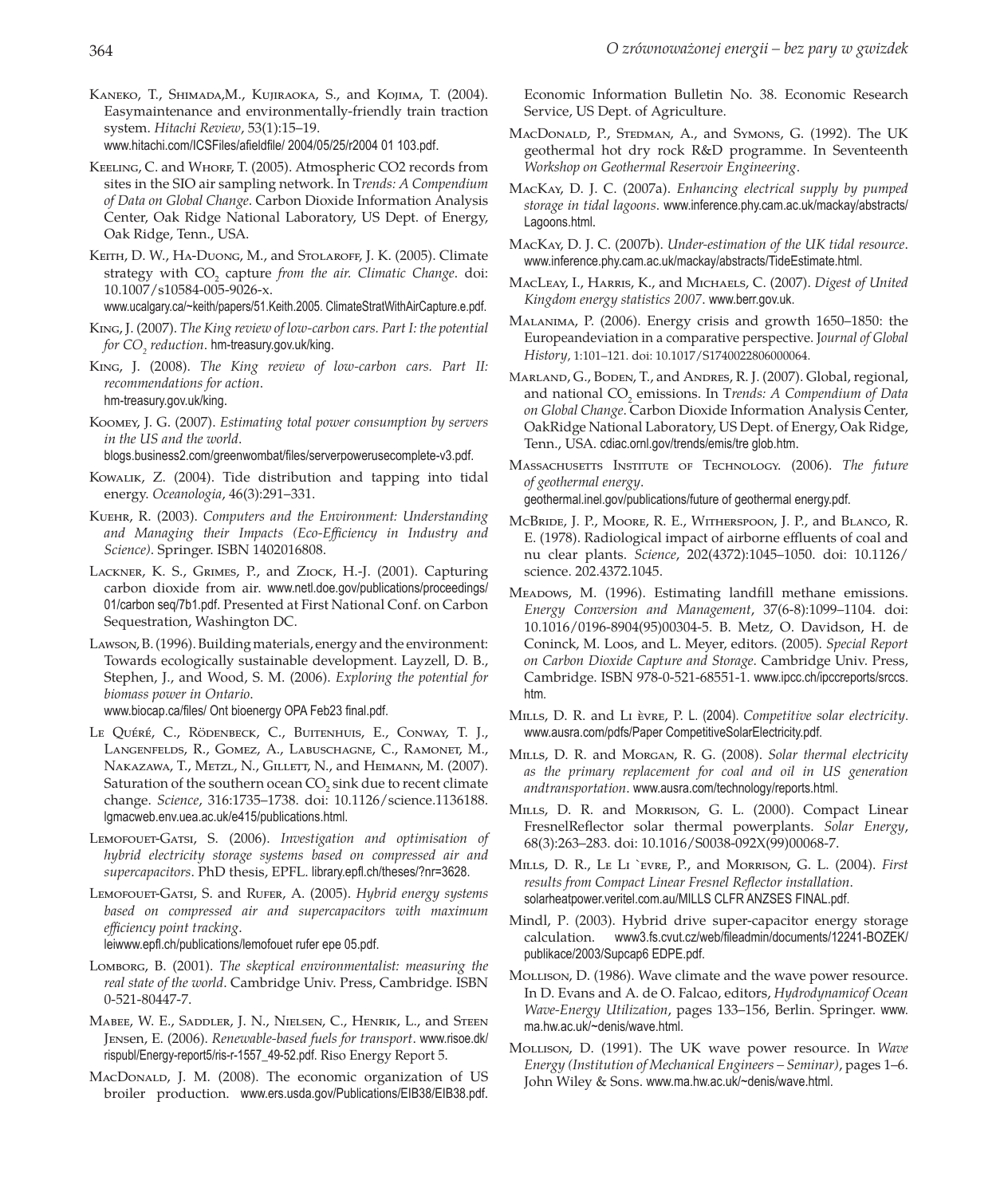- Mollison, D., Buneman, O. P., and Salter, S. H. (1976). Wave power availability in the NE Atlantic. *Nature*, 263(5574):223– 226. www.ma.hw.ac.uk/~denis/wave.html.
- MONTEITH, J. L. (1977). Climate and the efficiency of crop production in Britain. *Philos. Trans. R. Soc. London*, 281:277–294.
- National Bureau of Economic Research. (2001). NBER macrohistory database. www.nber.org/databases/macrohistory/contents/.
- Neftel, A., Friedli, H., Moor, E., Ltscher, H., Oeschger, H., SIEGENTHALER, U., and STAUFFER, B. (1994). Historical CO<sub>2</sub> record from the Siple station ice core. In *Trends: A Compendium of Data on Global Change*. Carbon Dioxide Information Analysis Center, Oak Ridge National Laboratory, US Dept. of Energy, Oak Ridge, Tenn., USA. cdiac.ornl.gov/trends/co2/siple.htm.
- Netherlands Environmental Assessment Agency. (2006). History database of the global environment. www.mnp.nl/hyde/.
- NICKOL, C. L. (2008). Silent Aircraft Initiative concept risk assessment. ntrs.nasa.gov/archive/nasa/casi.ntrs.nasa.gov/ 20080012497 2008011089.pdf.
- NORRSTRÖM, H. (1980). Low waste technology in pulp and paper industries. *Pure & Appl. Chem.*, 52:1999–2004. www.iupac.org/ publications/pac/1980/pdf/5208x1999.pdf.
- Nuttall, W. J. (2004). *Nuclear Renaissance*. Institute of Physics Publishing.
- OECD Nuclear Energy Agency. (2006). *Forty Years of Uranium Resources, Production and Demand in perspective*. OECD Publishing. ISBN 9264028064. books.google.com/books?id=HIT1o985uKYC.
- Ongena, J. and Van Oost, G. (2006). Energy for future centuries. Will fusion be an inexhaustible, safe and clean energy source? www.fusie-energie.nl/artikelen/ongena.pdf.
- Oswald, J., RAINE, M., and ASHRAF-BALL, H. (2008). Will British weather provide reliable electricity? *Energy Policy*, in press. doi: 10.1016/j.enpol.2008.04.03.
- PRICE, R. and BLAISE, J. (2002). Nuclear fuel resources: Enough to last? www.ingentaconnect.com/content/oecd/16059581/2002/00000020/0000 0002/6802021e.
- PUTT, R. (2007). Algae as a biodiesel feedstock: A feasibility assessment. www.eere.energy.gov/afdc/pdfs/algae.pdf.
- Quayle, R. G. and Changery, M. J. (1981). Estimates of coastal deepwater wave energy potential for the world. *Oceans*, 13:903–907. ieeexplore.ieee.org/iel6/8271/25889/01151590.pdf.
- Rice, T. and Owen, P. (1999). *Decommissioning the Brent Spar*. Taylor and Francis.
- RICHARDS, B. S. and WATT, M. E. (2007). Permanently dispelling a myth of photovoltaics via the adoption of a new net energy indicator. *Renewable and Sustainable Energy Reviews*, 11(1):162172. www.sciencedirect.com/science/journal/13640321.
- Richards, H. G., Parker, R. H., Green, A. S. P., Jones, R. H., Nicholls, J. D. M., Nicol, D. A. C., Randall, M. M., Richards, S., STEWART, R. C., and WILLIS-RICHARDS, J. (1994). The performance and characteristics of the experimental hot dry rock geothermal reservoir at Rosemanowes, Cornwall (1985- 1988). *Geothermics*, 23(2):73–109. ISSN 0375-6505.
- RIDLEY, T. M. and CATLING, D. T. (1982). *The energy implications of the design of mass transit railways*. Presented at Tunnelling '82 (Third International Symposium), Brighton.
- Rogner, H.-H. (2000). Energy resources. In *World Energy Assessment – Energy and the challenge of sustainability*, chapter 5. UNDP, New York, USA. www.undp.org/energy/activities/wea/draft-start.html.
- Ross, A. (2008). *The Loch Sloy hydro-electric scheme 1950*. www.arrocharheritage.com/LochSloyHydroElectricScheme.htm.
- Royal Commission on Environmental Pollution. (2004). *Biomass as a renewable energy source*. www.rcep.org.uk.
- Royal Society working group on biofuels. (2008). *Sustainable biofuels: prospects and challenges*. royalsociety.org. Policy document 01/08.
- Rubbia, C., Rubio, J., Buono, S., Carminati, F., FiÉtier, N., Galvez, J., GelÈs, C., Kadi, Y., Klapisch, R., Mandrillon, P., Revol, J., and Roche, C. (1995). *Conceptual design of a fast neutron operated high power energy amplifier*. Technical Report CERN/AT/95-44 (ET), European Organization for Nuclear Research. doc.cern.ch// archive/electronic/other/generic/public/cer-0210391.pdf.
- RUDDELL, A. (2003). *Investigation on storage technologies for intermittent renewable energies: Evaluation and recommended r&d strategy.* www.itpower.co.uk/investire/pdfs/flywheelrep.pdf.
- RYDH, C. J. and KARLSTR<sup>"</sup>OM, M. (2002). Life cycle inventory of recycling portable nickel-cadmium batteries. *Resources, Conservation and Recycling*, 34:289–309. homepage.te.hik.se/personal/tryca/battery/abstracts.htm.
- Salter, S. H. (2005). *Possible under-estimation of the UK tidal resource.* www.berr.gov.uk/files/file31313.pdf. Submission for DTI Energy Review.
- Schellnhuber, H. J., Cramer, W., Nakicenovic, N., Wigley, T., and Yohe, G. (2006). *Avoiding Dangerous Climate Change*. Cambridge Univ. Press.

www.defra.gov.uk/environment/climatechange/internat/pdf/avoid-dangercc.pdf.

- SCHIERMEIER, Q., TOLLEFSON, J., SCULLY, T., WITZE, A., and MORTON, O. (2008). Energy alternatives: Electricity without carbon. *Nature*, 454:816–823. doi: 10.1038/454816a.
- Schlaich, J., Bergermann, R., Schiel W, and Weinrebe G (2005). "Design of Commercial Solar Updraft Tower Systems – Utilization of Solar Induced Convective Flows for Power Generation". *Journal of Solar Energy Engineering*, 127(1):117–124. doi: 10.1115/1.1823493.
- Schlaich J, Schiel W. (2001), *Solar Chimneys*. in RA Meyers (ed), Encyclopedia of Physical Science and Technology, 3rd Edition, Academic Press, London. ISBN 0-12-227410-5. www. solarmillennium.de/pdf/SolarCh.pd
- SCHUILING, R. and KRIJGSMAN, P. (2006). Enhanced weathering; an effective and cheap tool to sequester co<sub>2</sub>. *Climatic Change*, 74(1-3) 349–354.
- S. I. Schwartz, editor. (1998). *Atomic Audit: Costs and Consequences ofUS Nuclear Weapons Since 1940*. Brookings Institution Press, Washington,D.C. www.brook.edu/fp/projects/nucwcost/schwartz.htm.
- Seko, N., Katakai, A., Hasegawa, S., Tamada, M., Kasai, N.,TAKEDA, H., Sugo, T., and SAITO, K. (2003). Aquaculture of uraniumin seawater by a fabric-adsorbent submerged system. *NuclearTechnology*, 144(2):274–278.
- SHAPOURI, H., DUFFIELD, J. A., and GRABOSKI, M. S. (1995). *Estimatingthe net energy balance of corn ethanol*. www.ethanol-gec. org/corn eth.htm. United States Dept. of Agriculture Agricultural Economic Report Number 721.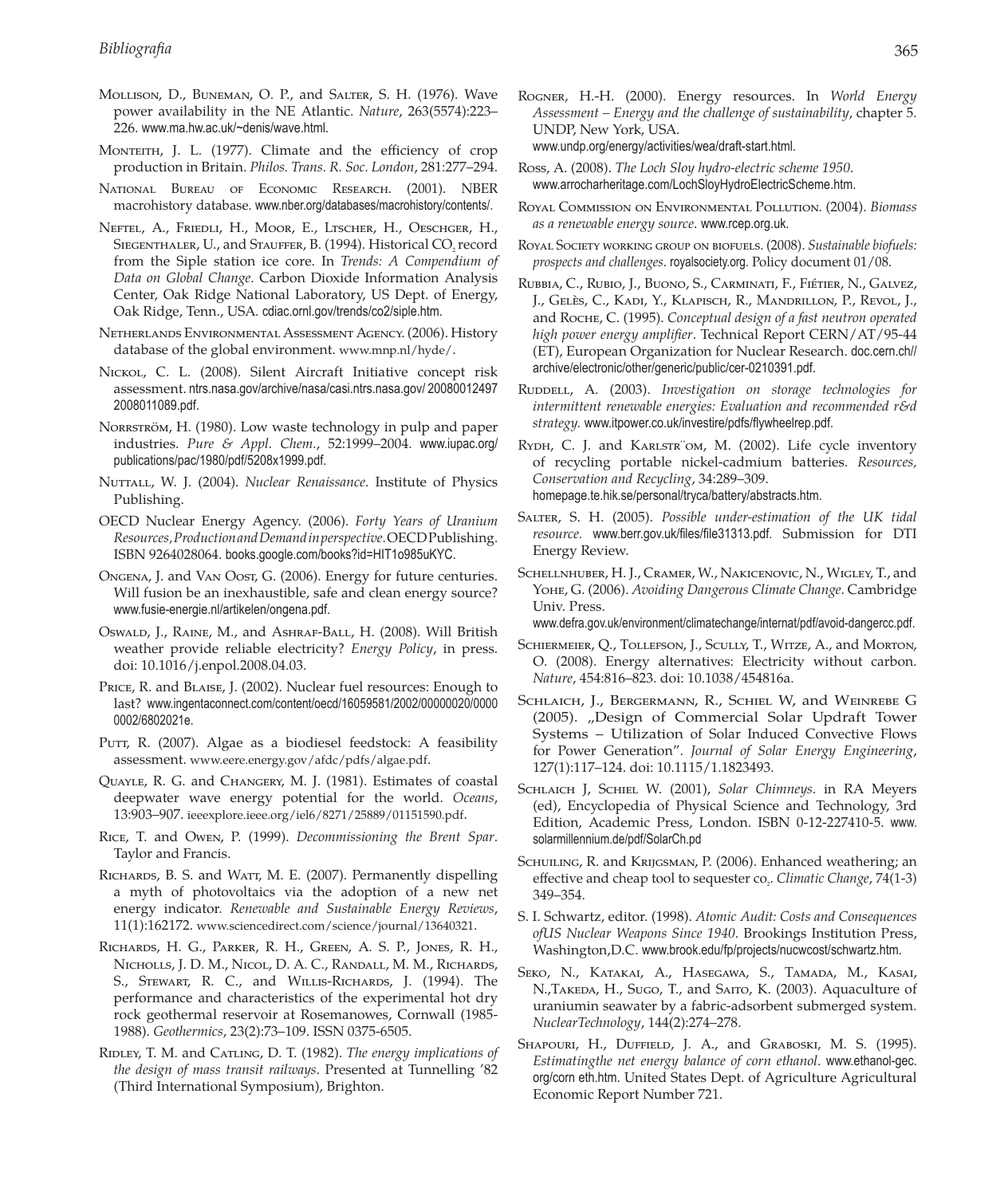- Sharman, H. (2005). Why wind power works for Denmark. *Proc. ICE Civil Engineering*, 158:6672. incoteco.com/upload/CIEN.158.2. 66.pdf.
- SHAW, T. L. and WATSON, M. J. (2003a). The effects of pumping on the energy potential of a tidal power barrage. *Engineering Sustainability*, 156(2):111–117. ISSN 1478-4637. doi: 10.1680/ ensu.156.2.111.37018.
- Shaw, T. L. and Watson, M. J. (2006). *Flexible power generation from a Severn barrage*. www.dti.gov.uk/files/file31332.pdf.
- Shaw, T. L. and Watson, M. J. (2003b). Flexible power generation from the tides. *Engineering Sustainability*, 156(2):119–123. ISSN 1478-4629.
- Shepherd, D. W. (2003). *Energy Studies*. Imperial College Press. Shockley, W. and Queisser, H. J. (1961). Detailed balance limit of efficiency of *p–n* junction solar cells. *Journal of Applied Physics*, 32(3):510–519.
- SHYY, W., BERG, M., and LJUNGQVIST, D. (1999). Flapping and flexible wings for biological and micro air vehicles. *Progress in Aerospace Sciences*, 35(5):455–505.
- Siegenthaler, U.,Monnin, E., Kawamura, K., Spahni, R., SCHWANDER, J., STAUFFER, B., STOCKER, T., BARNOLA, J.-M., and Fischer, H. (2005). Supporting evidence from the EPICA Dronning Maud Land ice core for atmospheric CO2 changes during the past millennium. *Tellus B*, 57(1):51–57. doi: 10.1111/j. 1600-0889.2005.00131.x. ftp://ftp.ncdc.noaa.gov/pub/data/ paleo/icecore/antarctica/maud/edml-co2-2005.xls.
- Sims, R., Schock, R., Adegbululgbe, A., Fenhann, J., Konstantinaviciute, I., Moomaw, W., Nimir, H., Schlamadinger, B., Torres-Martnez, J., Turner, C., Uchiyama, Y., Vuori, S., Wamukonya, N., and Zhang, X. (2007). Energy supply. In B. Metz, O. Davidson, P. Bosch, R. Dave, and L. Meyer, editors, *Climate Change 2007: Mitigation. Contribution of Working Group III to the Fourth Assessment Report of the Intergovernmental Panel on Climate Change*. Cambridge Univ. Press, Cambridge. www. ipcc.ch/pdf/assessment-report/ar4/wg3/ar4-wg3-chapter4.pdf.
- SINDEN, G. (2005). Variability of UK marine resources. Technical report, Oxford. www.carbontrust.co.uk/NR/rdonlyres/EC293061-611D-4BC8-A75C-9F84138184D3/0/variability uk marine energy resources.pdf.
- Sleath, J. F. A. (1984). *Sea bed mechanics*. Wiley, New York. ISBN 047189091X.
- Socolow, R. (2006). Stabilization wedges: An elaboration of the concept. In H. J. Schellnhuber, W. Cramer, N. Nakicenovic, T. Wigley, and G. Yohe, editors, *Avoiding Dangerous Climate Change*. Cambridge Univ. Press.
- STEINBERG, M. and DANG, V. (1975). Preliminary design and analysis of a process for the extraction of lithium from seawater. Technical Report 20535-R, Brookhaven National Lab., Upton, N.Y. (USA). www.osti.gov/energycitations/product.biblio. jsp?osti id=7351225. Presented at Symposium on United States lithium resources and requirements by the year 2000; 22 Jan 1976; Lakewood, CO, USA.
- Stern, N. (2007). *The Economics of Climate Change*. Cambridge Univ. Press, Cambridge.
- SUBCOMMITTEE ON POULTRY NUTRITION, NATIONAL RESEARCH Council. (1994). *Nutrient Requirements of Poultry*. National Academy Press, Washington, ninth revised edition edition. www.nap.edu/openbook.php?isbn=0309048923.
- Supple, B. (1987). *The history of the British coal industry. Vol. 4*, *1913–1946: the political economy of decline*. Clarendon, Oxford. ISBN019828294X.
- Taylor, G. I. (1920). Tidal friction in the Irish Sea. *R. Soc. Lond. Ser. A*, 220:1–33. doi: 10.1098/rsta.1920.0001.
- Taylor, G. K. (2002a). *Are you missing the boat? The ekranoplan in the 21st century – its possibilities and limitations*.
- www.hypercraftassociates.com/areyoumissingtheboat2002.pdf. Presented at the 18th Fast Ferry Conf., Nice, France.
- Taylor, S. J. (2002b). *The Severn barrage definition study for a new appraisal of the project*. www.dti.gov.uk/files/file15363.pdf. ETSU REPORT NO. T/09/00212/00/REP.
- Tennekes, H. (1997). *The Simple Science of Flight.* MIT Press.
- Thakur, P. C., Little, H. G*.*, and Karis, W. G*.* (1996)*. Global coalbed methane recovery and use.* Energy Conversion and Management, 37 (6/8):789–794.
- The Earthworks Group. (1989)*. 50 Simple things you can do to save the earth*. The Earthworks Press, Berkeley, California. ISBN 0-929634-06-3.
- Treloar, G. J., Love, P. E. D*.*, and Crawford, R. H. *(*2004). *Hybrid life-cycle inventory for road construction and use.* J. Constr. Engrg. and Mgmt., 130(1):43–49.
- Trieb, F. and Knies, G*.* (2004). *A renewable energy and development partnership EU-ME-NA for large scale solar thermal power and desalination in the Middle East and in North Africa*. www.gezen.nl/wordpress/wp-content/uploads/2006/09/sanaa-paper-andannex 15-04-2004.pdf.
- Tsuruta, T. (2005). Removal and recovery of lithium using various microorganisms. *Journal of Bioscience and Bioengineering*, 100(5):562–566.

www.jstage.jst.go.jp/article/jbb/100/5/100 562/article.

- Turkenburg, W. C. (2000). Renewable energy technologies. In *WorldEnergy Assessment – Energy and the challenge of sustainability*, chapter 7. UNDP, New York, USA. www.undp.org/energy/activities/wea/draft-start.html.
- Ucuncu, A. (1993). *Energy recovery from mixed paper waste.*  Technical report, NC, USA. www.p2pays.org/ref/11/10059.pdf.
- VAN DEN BERG, G. (2004). Effects of the wind profile at night on wind turbine sound. *Journal of Sound and Vibration*, 277:955– 970. www.nowap.co.uk/docs/windnoise.pdf. van Voorthuysen, E. d. M. (2008). Two scenarios for a solar world economy. *Int. J. Global Environmental Issues*, 8(3):233247.
- Ventour, L. (2008). *The food we waste*. news.bbc.co.uk/1/shared/bsp/hi/ pdfs/foodwewaste fullreport08 05 08.pdf.
- Warwick HRI. (2007). *Direct energy use in agriculture: opportunities for reducing fossil fuel inputs*. www2.warwick.ac.uk/fac/sci/whri/research/ climatechange/energy/direct energy use in agriculture.pdf.
- Water UK. (2006). *Towards sustainability 2005–2006*. www.water. org.uk/home/policy/reports/sustainability/indicators-2005-06/towardssustainability-2005-2006.pdf.
- WATSON, J., HERTIN, J., RANDALL, T., and GOUGH, C. (2002). Renewable energy and combined heat and power resources in the UK. Technical report. www.tyndall.ac.uk/publications/working papers/wp22.pdf. Working Paper 22.